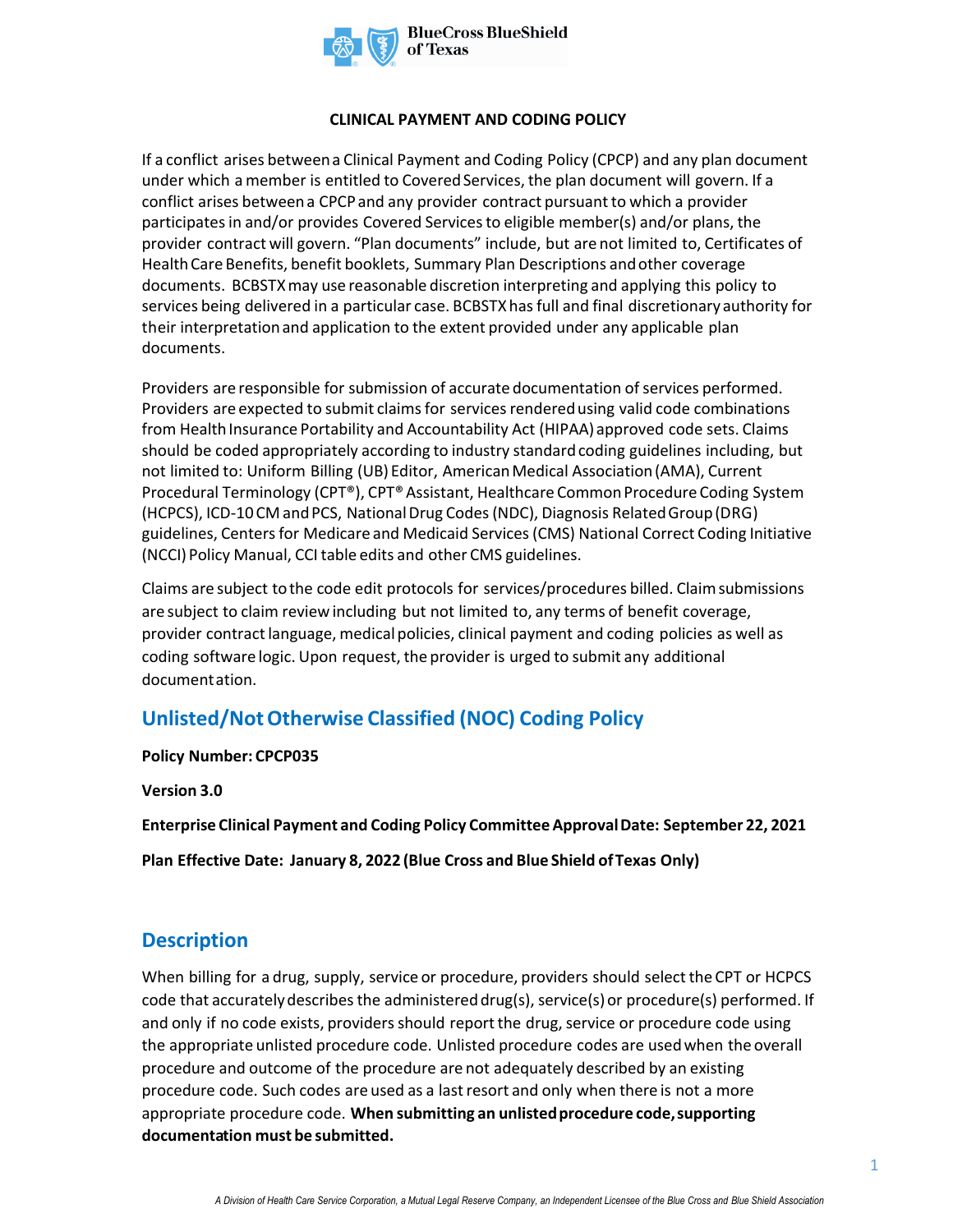

The Plan reserves the right to request supporting documentation. Claims that do not adhere to coding and billing guidelines may result in a denial or reassigned payment rate. For example, if a claim is submitted with an unlisted code and a more appropriate procedure or service code is available the claim may be denied and a corrected claim with the appropriate code should be submitted. The Plan reviews claims on a case-by-case basis.

Health care providers (facilities, physicians and other qualified health care professionals) are expected to exercise independent medical judgement in providing care to members. This policy is not intended to impact care decisions or medical practice.

This policy applies to In-Network and Out-of-Network professional providers and facilities.

For purposes of this policy, an unlisted code can be identified by the following terms:

- Non-Specified
- Not Listed
- Not Elsewhere Specified (NEC)
- Not Otherwise Classified (NOC)
- Not Otherwise Specified (NOS)
- Unclassified
- Unlisted
- Unspecified

### **Reimbursement Information:**

The Plan recognizes there are instances when an unlisted code may be eligible for reimbursement because a more specific code does not exist that accurately reflects the drug, supply, service, or procedure rendered. Unlisted codes that are submitted for reimbursement must be accompanied with supporting documentation in order for the Plan to determine whether services that were rendered meet the member's benefit coverage and are aligned with medical necessity guidelines. Supporting documentation includes, but is not limited to, the following:

- An accurate and complete description of the drug, service or procedure;
- All related information to determine the medical necessity for the drug, service or procedure;
- An invoice for unlisted DME or supply codes;
- NDC qualifier, number of NDC units and NDC unit of measure;
- Any information pertaining to whether the drug, service or procedure was provided separately from any other service or procedure.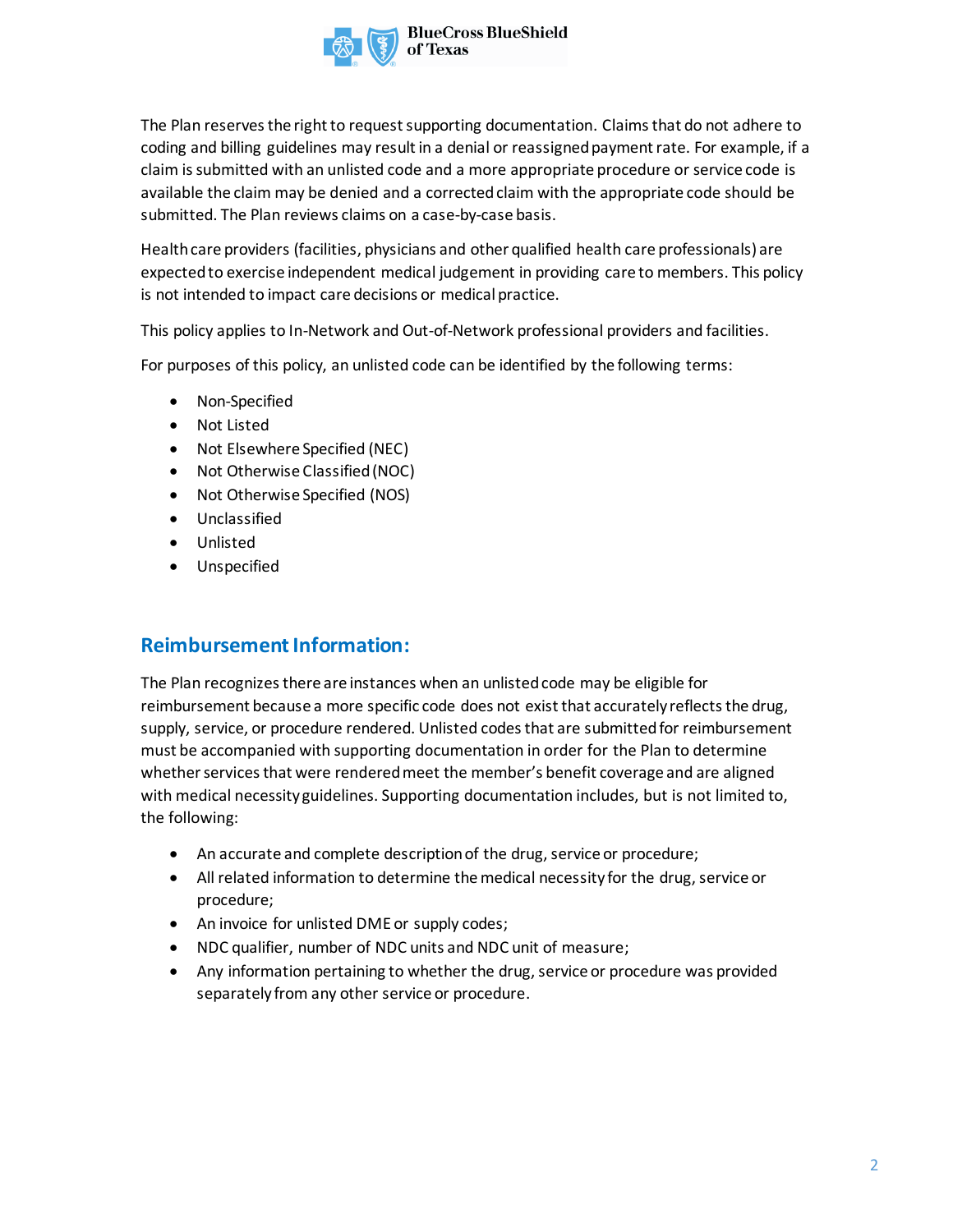

| <b>Unlisted Code Type</b>                          | <b>Documentation Criteria</b>                                                                                                                                                                                                                                                                                                                                                                                          | <b>Examples</b>                                                                                                              |
|----------------------------------------------------|------------------------------------------------------------------------------------------------------------------------------------------------------------------------------------------------------------------------------------------------------------------------------------------------------------------------------------------------------------------------------------------------------------------------|------------------------------------------------------------------------------------------------------------------------------|
| Anesthesia Unlisted<br><b>Service or Procedure</b> | Special report<br>$\bullet$<br>Adequate definition or description of<br>$\circ$<br>the nature, extent and need for the<br>procedure<br>Time<br>$\circ$<br>Effort<br>$\circ$<br>Equipment necessary to provide<br>$\circ$<br>service                                                                                                                                                                                    | CPT code 01999:<br>$\bullet$<br>Unlisted Anesth<br>Procedure                                                                 |
| Imaging/Radiology<br><b>Procedures</b>             | Diagnosis;<br>٠<br>Imaging report (including test(s) and results of<br>$\bullet$<br>test)                                                                                                                                                                                                                                                                                                                              | CPT code 76999:<br>$\bullet$<br>Echo examination<br>procedure                                                                |
| Lab/Pathology<br><b>Procedures</b>                 | Lab/pathology report (Note: Item 19 of the<br>$\bullet$<br>CMS-1500 claim formmust include the<br>specific name of the lab test(s) and/or a short<br>descriptor of the test(s).)                                                                                                                                                                                                                                       | CPT code 86849:<br>$\bullet$<br>Immunology<br>procedure                                                                      |
| <b>Medical Procedures</b>                          | Office notes and any reports<br>$\bullet$                                                                                                                                                                                                                                                                                                                                                                              | CPT code 96999:<br>$\bullet$<br>Dermatological<br>procedure                                                                  |
| <b>Surgical Procedures</b>                         | Description of the extent and need for the<br>$\bullet$<br>procedure;<br>Operative or procedure reports, office notes;<br>$\bullet$<br>Explanation as to why a standard coded CPT<br>$\bullet$<br>procedure is not appropriate;<br>Comparable CPT/HCPCS service code(s), value<br>$\bullet$<br>in comparable RVU and/or a percentage of a<br>reasonably comparable CPT/HCPCS that would<br>reflect services performed. | <b>CPT codes</b><br>48999: Pancreas<br>$\bullet$<br>surgery<br>procedure<br>95999:<br>$\bullet$<br>Neurological<br>procedure |
| <b>Unlisted DME HCPCS</b><br>Codes                 | Narrative/description included on claim,<br>$\bullet$<br>including the name of the item, manufacturer<br>and product number (UPN);<br>If applicable a copy of the invoice.<br>٠                                                                                                                                                                                                                                        | <b>HCPCS code</b><br>$\bullet$<br>A9999:<br>Miscellaneous<br>DME supply or<br>accessory, not<br>otherwise<br>specified       |

## The following unlisted procedure code types require specific documentation: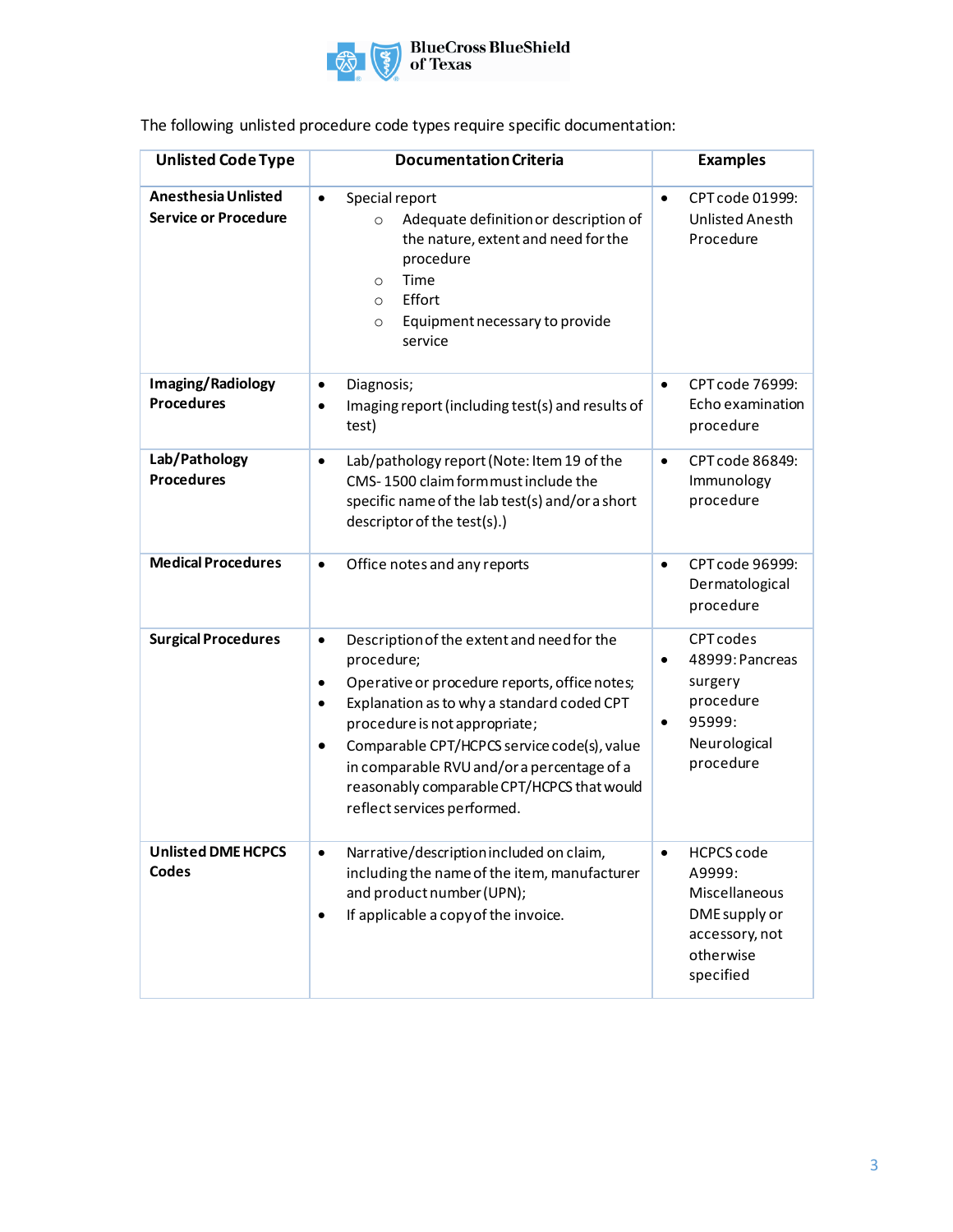

| Unclassified/Unlisted        | Necessary information needed to process<br>$\bullet$                                 | <b>HCPCS codes</b>           |
|------------------------------|--------------------------------------------------------------------------------------|------------------------------|
| <b>Drug Codes</b>            | valid unlisted drug codes:                                                           | J3490:<br>$\bullet$          |
|                              | NDC qualifier, N4;<br>$\circ$                                                        | Unclassified                 |
|                              | NDC billing number (11-digit billing<br>$\circ$                                      | drugs                        |
|                              | format, with no spaces, no hyphens and                                               | J3590:<br>$\bullet$          |
|                              | no special characters). If the NDC on the<br>package label is less than 11 digits, a | Unclassified<br>biologicals  |
|                              | leading zero must be added to the                                                    | J7999:<br>$\bullet$          |
|                              | appropriate segment to create a 5-4-2                                                | Compounded                   |
|                              | configuration;                                                                       | drug, not                    |
|                              | NDC product package size unit of<br>$\circ$                                          | otherwise                    |
|                              | measure (e.g., UN, ML, GR, F2);                                                      | classified                   |
|                              | The NDC must be submitted along with<br>$\circ$                                      | J9999: Not<br>$\bullet$      |
|                              | the accurate HCPCS/CPT code(s) and the                                               | otherwise                    |
|                              | number of HCPCS/CPT units;                                                           | classified,                  |
|                              | NDC unit to reflect the quantity of drug<br>$\circ$                                  | antineoplastic               |
|                              | product administered. The plan will                                                  | drugs                        |
|                              | accept up to three decimals in the NDC                                               | C9399:<br>$\bullet$          |
|                              | units (quantity of number of units) field.                                           | Unclassified                 |
|                              | Failure to include appropriate decimals in                                           | drugs or                     |
|                              | the NDC units' field may lead to incorrect                                           | biologicals                  |
|                              | payments subject to review or audit;<br>The NDC must be active for the date of       |                              |
|                              | $\circ$<br>service.                                                                  |                              |
|                              | Note: Providers would list one unit of                                               |                              |
|                              | service in the 2400/SVI-04 data element                                              |                              |
|                              | or in item 24G of the CMS 1500 form or in                                            |                              |
|                              | field 46 of the UB-04. Do not quantity bill                                          |                              |
|                              | CPT/HCPCS units for NOC drugs or                                                     |                              |
|                              | biologicals even if multiple units are                                               |                              |
|                              | provided unless otherwise directed for                                               |                              |
|                              | specific products. The appropriate                                                   |                              |
|                              | determination of the payment of the NOC                                              |                              |
|                              | drug and biological will be determined by                                            |                              |
|                              | the Plan, not the number of units billed.                                            |                              |
|                              |                                                                                      |                              |
| <b>Unlisted Services for</b> | Special report<br>$\bullet$                                                          | CPT code 99499:<br>$\bullet$ |
| E/M                          | Adequate definition or description of<br>$\circ$                                     | Unlisted E&M                 |
|                              | the nature, extent and need for the                                                  | Service                      |
|                              | procedure                                                                            |                              |
|                              | Time<br>$\circ$                                                                      |                              |
|                              | Effort<br>$\circ$                                                                    |                              |
|                              | Equipment necessary to provide<br>$\circ$                                            |                              |
|                              | service                                                                              |                              |
|                              | Note: additional items may be provided                                               |                              |
|                              | such as complexity of symptoms, final                                                |                              |
|                              | diagnosis, pertinent physical findings,                                              |                              |
|                              | diagnostic and therapeutic procedures,                                               |                              |
|                              | concurrent problems and follow-up care.                                              |                              |
|                              |                                                                                      |                              |